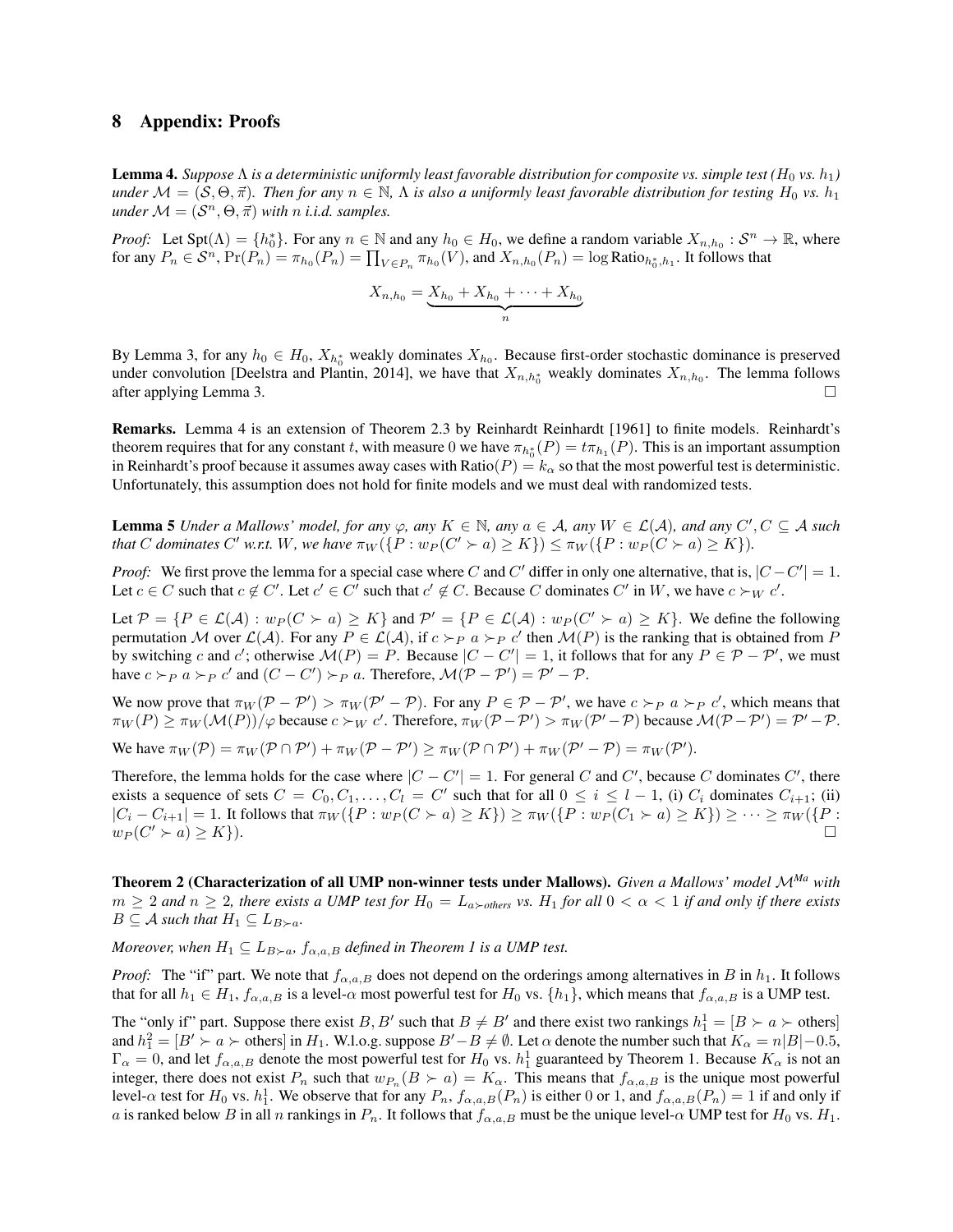By Theorem 1, any most powerful level- $\alpha$  test, in particular  $f_{\alpha,a,B}$ , must agree with  $f_{\alpha,a,B'}$  except for the threshold cases  $w_{P_n}(B' \succ a) = K'_\alpha$  for some  $K'_\alpha$ . Choose arbitrary  $b' \in B' - B$  and  $b \in B$ . Let  $P_n^*$  be composed of *n* copies of  $[B \succ a \succ \text{others}]$  and let  $P'_n$  be composed of  $n-1$  copies of  $[b' \succ B \succ a \succ \text{others}]$  and one copy of  $[b' \succ (B - \{b\}) \succ a \succ \text{others}]$ . Because  $w_{P_n^*}(B \succ a) = n|B| > K_\alpha$ , we have  $f_{\alpha,a,B}(P_n^*) = 1$ . This means that the threshold  $K'_{\alpha}$  for  $f_{\alpha,a,B'}$  is no more than  $w_{P_n^*}(B' \succ a) = n|B \cap B'|$ . Because  $n \geq 2$ , we have  $w_{P_n'}(B' \succ a) \ge n(|B \cap B'| + 1) - 1 > n|B \cap B'| = w_{P_n'}(B' \succ a)$ , which means that  $f_{\alpha,a,B}(P_n') = 1$ . However,  $w_{P_n}(B \succ a) = n|B| - 1 \lt n|B|$ , which is a contradiction because for any profile  $P_n$ ,  $f_{\alpha,a,B}(P_n) = 1$  if and only if  $B \succ a$  in all *n* rankings in  $P_n$ .

**Theorem 4.** Let  $\mathcal{M}^{\text{Ma}}$  denote a Mallows' model with  $n = 1$ , any  $m \geq 4$ , and any  $\varphi < 1/m$ . There exists  $0 < \alpha < 1$ such that no level- $\alpha$  UMP test exists for  $H_0 = (\mathcal{L}(\mathcal{A}) - H_1)$  vs.  $H_1 = L_{a \succ \text{others}}$ .

*Proof:* By Lemma 10, if a UMP test exists then  $\bar{f}_{\alpha,a}$  is also a UMP test. Therefore, it suffices to prove that  $\bar{f}_{\alpha,a}$  is not a level- $\alpha$  UMP test. To this end, we explicitly construct a test *f* and prove that the rankings assigned value 1 are more cost-effective than that under  $\bar{f}_{\alpha,a}$ .

Let  $V_1, V_2, \ldots, V_m, V'_2 \in \mathcal{L}(\mathcal{A})$  denote  $m+1$  rankings defined as follows. For any  $j \leq m$ , let  $V_j = [a_j \succ \text{others}],$ where alternatives in "others" are ranked w.r.t. the increasing order of their subscripts. In other words,  $V_j$  is obtained from  $V_1$  by raising alternative  $a_j$  to the top position. We let  $V'_3 = [a_3 \succ a_1 \succ a_4 \succ a_2 \succ$  others].

We consider the following critical function *f*. For any  $V \in \mathcal{L}_{a \succ \text{others}}$ , we let  $f(V) = 1$ . For any  $V_j$  with  $j \neq 3$ , let  $f(V_j) = 1$ . We then let  $f(V_3) = f(V'_3) = \frac{1+\varphi^m}{1+\varphi}$ . Let  $\alpha$  denote the size of  $f$  at  $V_2$ . That is,  $\alpha = \text{Size}(f, V_2)$ . Let  $T = \pi_{V_2}(\mathcal{L}_{a \succ \text{others}})$ . It follows that

$$
\alpha - T
$$
  
\n
$$
\alpha \varphi^{0} + \frac{1 + \varphi^{m}}{1 + \varphi} (\varphi^{KT(V_{2}, V_{3})} + \varphi^{KT(V_{2}, V_{3}')} ) + \sum_{j=5}^{m} \varphi^{KT(V_{2}, V_{j})}
$$
  
\n
$$
= 1 + \frac{1 + \varphi^{m}}{1 + \varphi} (\varphi^{3} + \varphi^{4}) + \varphi^{4} + \sum_{j=5}^{m} \varphi^{KT(V_{2}, V_{j})}
$$
  
\n
$$
> 1 + \varphi^{3} + \varphi^{4} + \varphi^{5}
$$



Figure 1: Kentall-Tau distance for some rankings over four alternatives.

For any  $j, j^* \ge 2$  such that  $j \ne j^*$ , it is not hard to verify that  $KT(V_j, V_{j^*}) = j + j^* - 2$ . Moreover,  $KT(V_3, V'_3) = 1$ ,  $KT(V_2, V'_3) = 4$ ,  $KT(V_4, V'_3) = 4$ , and for any  $j \ge 5$ , we have  $KT(V'_3, V_j) = j + 2$ . Therefore, we have the following calculations of Size(*f, V*<sub>3</sub>), Size(*f, V*<sub>3</sub>), and Size(*f, V*<sub>4</sub>) (see Figure 1 for distances between *V*<sub>2</sub>, *V*<sub>3</sub>, *V*<sub>3</sub>, *V*<sub>4</sub>). We note that  $T = \pi_{V_2}(\mathcal{L}_{a \succ \text{others}}) = \pi_{V_3}(\mathcal{L}_{a \succ \text{others}}) = \pi_{V'_3}(\mathcal{L}_{a \succ \text{others}}) = \pi_{V_4}(\mathcal{L}_{a \succ \text{others}})$  due to symmetry.

$$
\begin{aligned} &\text{Size}(f, V_3) - T \propto \varphi^3 + \frac{1+\varphi^m}{1+\varphi} (1+\varphi) + \varphi^5 + \sum_{j=5} \varphi^{\text{KT}(V_3, V_j)} \le 1 + \varphi^3 + (m-3)\varphi^5\\ &\text{Size}(f, V_3') - T \propto \varphi^4 + \frac{1+\varphi^m}{1+\varphi} (1+\varphi) + \varphi^4 + \sum_{j=5} \varphi^{\text{KT}(V_3', V_j)} \le 1 + 2\varphi^4 + (m-4)\varphi^6\\ &\text{Size}(f, V_4) - T \propto \varphi^4 + \frac{1+\varphi^m}{1+\varphi} (\varphi^4 + \varphi^5) + 1 + \sum_{j=5} \varphi^{\text{KT}(V_4, V_j)} \le 1 + 2\varphi^4 + (m-4)\varphi^7 \end{aligned}
$$

For any other  $h'_0 \in H_0$ , we have  $\text{Size}(f, h'_0) - T \leq m\varphi$ . Because  $\varphi < 1/m$ , we have  $\text{Size}(f) = \alpha$ . Let  $P$  denote a profile that is composed of  $\{V_2, V_4, \ldots, V_m\}$   $\cup$   $\frac{1+\varphi^m}{1+\varphi} \{V_3, V_3'\}$ . We next prove that  $Ratio_{V_2, V_1}(P) > Ratio_{V_2, V_1}(T_{m-2})$ .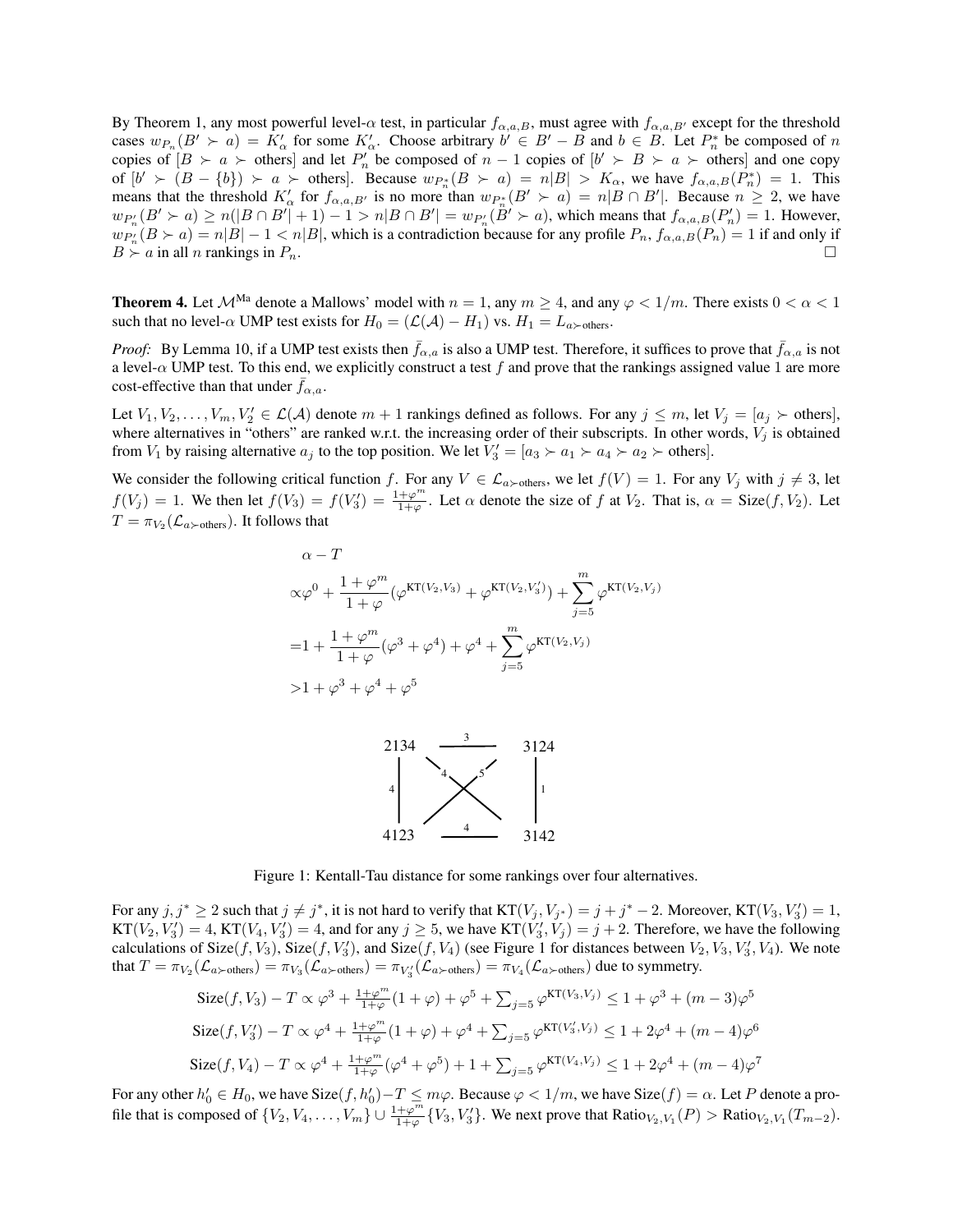Let  $Z_m = \prod_{l=1}^m \frac{1-\varphi^m}{1-\varphi}$  denote the Mallows normalization factor for *m* alternatives. We have

Ratio<sub>V<sub>2</sub>,V<sub>1</sub></sub>(T<sub>m-2</sub>) = 
$$
\frac{\pi_{V_1}(T_{m-2})}{\pi_{V_2}(T_{m-2})}
$$
  
\n= $\frac{\varphi Z_{m-1}}{Z_{m-2} + \varphi^2 (Z_{m-1} - Z_{m-2})}$   
\n= $\frac{\varphi Z_{m-1}}{1 + \varphi^2 (\frac{Z_{m-1}}{Z_{m-2}} - 1)} = \frac{\varphi + \varphi^2 + \dots + \varphi^{m-1}}{1 + \varphi^3 + \varphi^4 + \dots + \varphi^m} < \frac{1}{\varphi}$ 

 $\text{Ratio}_{V_2, V_1}(P) = \frac{\varphi + \varphi^2 + \dots + \varphi^{m-1} + \varphi^{m+2}}{1 + \varphi^3 + \varphi^4 + \dots + \varphi^{m} + \varphi^{m+2}}$  $1 + \varphi^3 + \varphi^4 + \cdots + \varphi^m + \varphi^{m+3}$  $> \frac{\varphi + \varphi^2 + \cdots + \varphi^{m-1}}{1 + \varphi^2 + \cdots + \varphi^{m-1}}$  $1 + \varphi^3 + \varphi^4 + \cdots + \varphi^m$  $=$ **Ratio**<sub>*V*2</sub></sub>  $(Y_{m-2})$ 

We note that  $\text{Size}(\bar{f}_{\alpha,a}, V_2) = \alpha$ . This means that  $\text{Power}(\bar{f}_{\alpha,a}, V_1) = \pi_{V_1}(T_{m-1}) + \alpha \text{Ratio}_{T_2, T_1}(T_{m-2})$  $\pi_{V_1}(T_{m-1}) + \alpha \text{Ratio}_{T_2, T_1}(P) = \text{Power}(f, V_1)$ . This means that  $\bar{f}_{\alpha, a}$  is a not a level- $\alpha$  UMP. The theorem follows after Lemma 10. after Lemma 10.

**Theorem 5.** Let  $\mathcal{M}^{\text{Ma}}$  denote a Mallows' model with  $n = 1$  and any  $m \geq 4$ . There exists  $\epsilon > 0$  such that for any  $\varphi > 1 - \epsilon$  and any  $\alpha$ ,  $\bar{f}_{\alpha,a}$  is a UMP test for  $H_0 = (\mathcal{L}(\mathcal{A}) - H_1)$  vs.  $H_1 = L_{a \succ \text{others}}$ .

*Proof:* We first verify that when  $K_{\alpha} = m - 1$ ,  $\bar{f}_{\alpha,a}$  is a UMP test. For any  $h_1 \in H_1$ , let  $h_0^* \in H_0$  denote the ranking that is obtained from  $h_1$  by moving *a* down for one position. It is not hard to check that for any  $V \in \mathcal{L}(\mathcal{A})$ ,  $Ratio_{h_0^*,h_1}(V) \leq 1/\varphi$ , and for all  $V \in H_1$  we have  $Ratio_{h_0^*,h_1^*}(V) = 1/\varphi$ . This means that for any level- $\alpha$  test for *H*<sub>0</sub> vs. *h*<sub>1</sub>, the power cannot be more than  $\alpha/\varphi$ . We note that  $f_{\alpha,a}$  is a level- $\alpha$  test whose power is exactly  $\alpha/\varphi$ . This means that for all  $h_1 \in H_1$ ,  $\bar{f}_{\alpha,a}$  is a most powerful test for  $H_0$  vs.  $h_1$ . Therefore, when  $K_\alpha = m - 1$ ,  $\bar{f}_{\alpha,a}$  is a UMP test.

For any  $\alpha$  such that  $K_{\alpha} \leq m-2$ , we will prove that for any  $h_1 \in H_1$ ,  $\bar{f}_{\alpha,a}$  is a most powerful level- $\alpha$  test for  $H_0$ vs.  $h_1$ . This is done in the following steps. Step 1. Find a least favorable distribution  $\Lambda^{h_1}_{\alpha}$  whose support is the set of all rankings where *a* is ranked at the second position. Step 2. Verify that  $\bar{f}_{\alpha,a}$  is the likelihood ratio test w.r.t.  $\Lambda^{h_1}_\alpha$ , and step 3. verify that the two conditions in Lemma 2 holds for  $\Lambda^{h_1}_{\alpha}$ .

Step 1. The main challenge is that in general there does not exist a uniformly least favorable distribution. For different  $\alpha$  we define different  $\Lambda^{h_1}_\alpha$  as follows. For any  $\alpha$ , we let  $s_\alpha$  denote the smallest Borda score of the ranking *V* such that  $\bar{f}_{\alpha,a}(V) > 0$ . We have that  $s_\alpha \leq m-2$ . Let the support of  $\Lambda_\alpha^{h_1}$  be  $T_{m-2}$ , which is the set of rankings where *a* is ranked at the second position. We will solve the following system of linear equations to determine  $\Lambda^{h_1}_{\alpha}$ . For any  $h_0^* \in T_{m-2}$  there is a variable  $x[h_0, s_\alpha]$ .

$$
\forall V \in T_{s_\alpha}, \sum_{h_0^* \in T_{m-2}} \text{Ratio}_{h_0^*,h_1}^{-1}(V) \cdot x[h_0^*,s_\alpha] = m \tag{LP}_{s_\alpha}^{h_1} \tag{LP}_{s_\alpha}^{h_1}
$$

We note that as  $\varphi \to 1$ , Ratio $\frac{1}{h_0^*, h_1}(V) = \frac{\pi_{h_0^*}(V)}{\pi_{h_1}(V)} = \varphi^{KT(h_0^*, V) - KT(h_1, V)} \to 1$ . Because there are *m* variables and *m* equations, as  $\varphi \to 1$  the solution to  $LP_{s_\alpha}^{h_1}$  converges to  $\vec{1}$ . Therefore, there exists  $\epsilon > 0$  such that for all  $\varphi > 1 - \epsilon$ , the linear systems  $\{\mathsf{LP}_s^{h_1} : s \leq m-1, h_1 \in H_1\}$  all have strictly positive solutions. Let  $\{x^*[h_0^*, s_\alpha]| V \in T_{s_\alpha}\}$  denote a solution to  $LP_{s_\alpha}^{h_1}$ . For any  $h_0^* \in T_{m-2}$ , we let  $\Lambda_\alpha^{h_1}(h_0^*) = \frac{x^*[h_0^*, s_\alpha]}{\sum_{h_0 \in T_{m-2}} x^*[h_0, s_\alpha]}$ .

Step 2. To simplify notation we let  $LR_\alpha = LR_{\alpha, \Lambda_\alpha^{h_1}, h_1}$  denote the likelihood ratio test and let Ratio = Ratio<sub> $\Lambda_\alpha^{h_1}, h_1$ </sub> denote the likelihood ratio function w.r.t. distribution  $\Lambda_{\alpha}^{h_1}$  for  $H_0$  vs.  $h_1$ . To prove LR<sub> $\alpha$ </sub> =  $\bar{f}_{\alpha,a}$ , we first prove that for any  $V \in \mathcal{L}(\mathcal{A})$  where *a* is not ranked at the bottom position, Ratio( $V$ ) > Ratio( $\text{Down}_a^1(V)$ ), where we recall that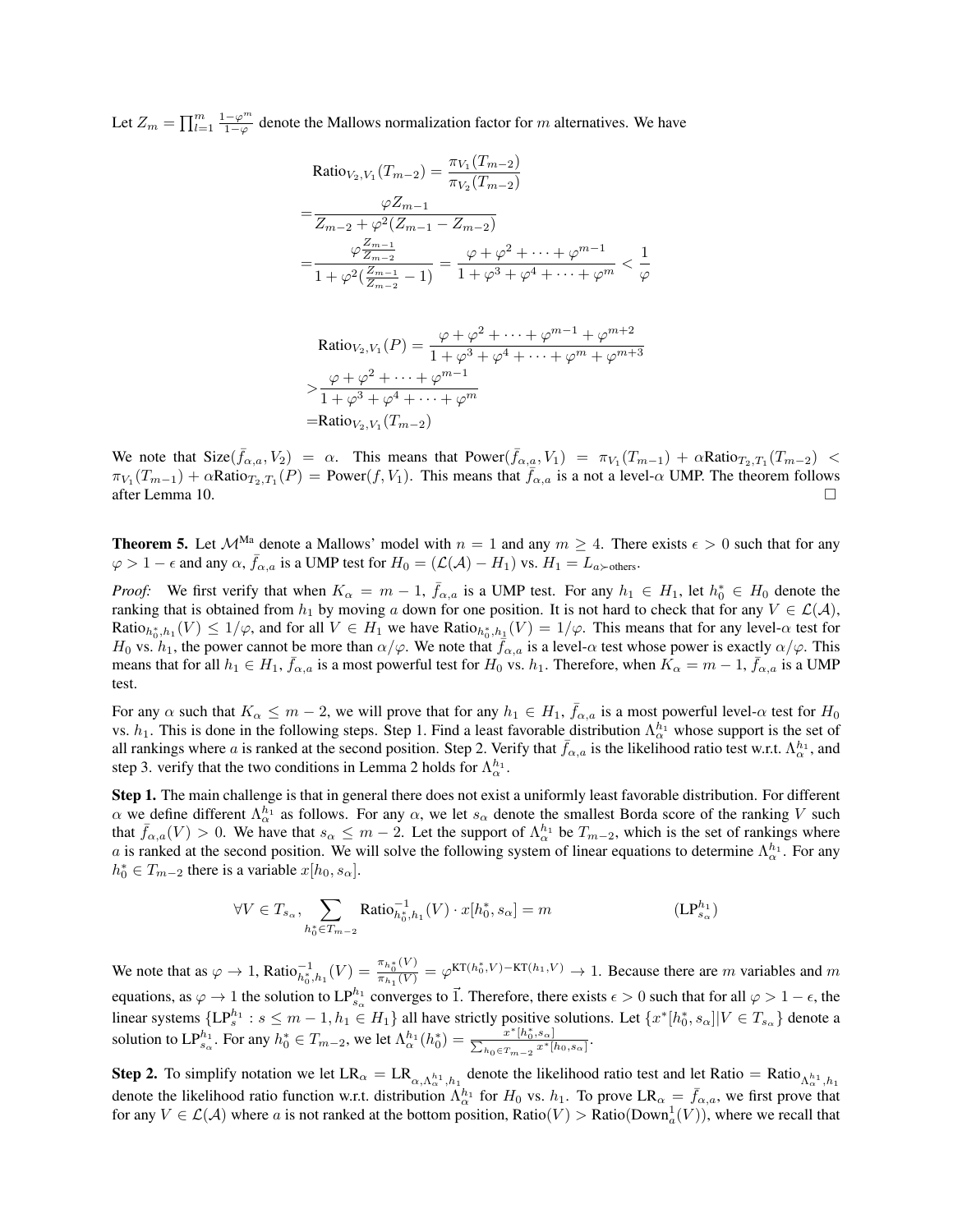$\text{Down}_a^1(V)$  is the ranking obtained from *V* by moving *a* down for one position.

$$
\frac{\sum_{h_0^* \in T_{m-2}} \Lambda_{\alpha}^{h_1}(h_0^*) \cdot \pi_{h_0^*}(\text{Down}_a^1(V))}{\sum_{h_0^* \in T_{m-2}} \Lambda_{\alpha}^{h_1}(h_0^*) \cdot \pi_{h_0^*}(V)}
$$
\n
$$
= \frac{\sum_{h_0^* \in T_{m-2}} \Lambda_{\alpha}^{h_1}(h_0^*) \cdot \varphi^{\text{KT}(h_0^*, \text{Down}_a^1(V))}}{\sum_{h_0^* \in T_{m-2}} \Lambda_{\alpha}^{h_1}(h_0^*) \cdot \varphi^{\text{KT}(h_0^*,V)}}{\sum_{h_0^* \in T_{m-2}} \Lambda_{\alpha}^{h_1}(h_0^*) \cdot \varphi^{\text{KT}(h_0^*,V)} \cdot \varphi^{\text{KT}(V, \text{Down}_a^1(V))}}
$$
\n
$$
= \varphi = \frac{\pi_{h_1}(\text{Down}_a^1(V))}{\pi_{h_1}(V)}
$$

The strict inequality holds because of (1) triangle inequality for Kentall-Tau distance, and (2) for any ranking *V* where the top-ranked alternative in  $h_0^*$  is ranked right below *a*, we have  $KT(h_0^*, V) + KT(V, Down_a^1(V)) >$  $KT(h_0^*, \text{Down}_a^1(V))$ , and (3) for all  $h_0^* \in T_{m-2}, \Lambda_\alpha^{h_1}(h_0^*) > 0$ .

It follows from the strict inequality that

Ratio(V) = 
$$
\frac{\pi_{h_1}(V)}{\sum_{h_0^* \in T_{m-2}} \Lambda_{\alpha}^{h_1}(h_0^*) \cdot \pi_{h_0^*}(V)}
$$

$$
> \frac{\pi_{h_1}(\text{Down}_a^1(V))}{\sum_{h_0^* \in T_{m-2}} \Lambda_{\alpha}^{h_1}(h_0^*) \cdot \pi_{h_0^*}(\text{Down}_a^1(V))}
$$
=Ratio(Down<sub>a</sub><sup>1</sup>(V))

Moreover, for any  $V, V' \in T_{s_\alpha}$  we have Ratio $(V) =$  Ratio $(V')$  by verifying  $LP_{s_\alpha}^{h_1}$ . Therefore, for any  $V \in T_i$  with  $i < s_\alpha$ , we can move up the position of *a* one by one until we reach the  $(m - s_\alpha)$ -th position. Let  $V^* \in T_{s_\alpha}$ denote this ranking. It follows that Ratio(*V*)  $\langle$  Ratio(*V*<sup>\*</sup>). Similarly for any  $V' \in T_i$  with  $i > s_\alpha$  we have  $Ratio(V') > Ratio(V^*)$  for any  $V^* \in T_{s_{\alpha}}$ . This means that for any *V* where *a* is ranked above the  $(m - s_{\alpha})$ -th position, we have  $LR_{\alpha}(V) = 1$ ; for any *V* where *a* is ranked below the  $(m - s_{\alpha})$ -th position, we have  $LR_{\alpha}(V) = 0$ ; for any *V* where *a* is ranked at the  $(m - s_\alpha)$ -th position, we have that  $LR_\alpha(V)$  is the same and is between 0 and 1. It follows that  $LR_{\alpha} = \bar{f}_{\alpha,a}$ .

Step 3. Due to the symmetry  $f_{\alpha,a}$  among alternatives in  $\mathcal{A} - \{a\}$ , for any  $i \leq m-2$  and any  $h_0, h'_0 \in T_i$ , we have  $Size(\bar{f}_{\alpha,a}, h_0) = Size(\bar{f}_{\alpha,a}, h'_0)$ . Therefore, condition (i) in Lemma 2 is satisfied. Choose arbitrary  $h_0^{m-2} \in T_{m-2}$ . For any  $i \le m-3$ , let  $h_0^i \in T_i$  denote the ranking obtained from  $h_0^{i+1}$  by moving *a* down for one position. To verify condition (ii) in Lemma 2, it suffices to prove that for any  $i \leq m-3$  and any  $K \in \mathbb{N}$ , we have

$$
\pi_{h_0^{m-2}}(\{V : \text{Borda}_a(V) \ge K\})
$$
\n
$$
\ge \pi_{h_0^i}(\{V : \text{Borda}_a(V) \ge K\})
$$
\n(2)

We will prove a slightly stronger lemma.

**Lemma 8** *Under Mallows' model, for any*  $m$ *, any*  $\varphi$ *, any*  $W \in \mathcal{L}(\mathcal{A})$ *, any*  $b, c \in \mathcal{A}$  *such that*  $b \succ_W c$ *, and any*  $K$ *, we*  $have \pi_W({V: Borda_b(V) \ge K}) \ge \pi_W({V: Borda_c(V) \ge K}).$ 

*Proof:* The proof is similar to the proof of Lemma 5. It suffices to prove the lemma for the case where *b* and *c* are adjacent in W. Let  $\mathcal{P} = \{V \in \mathcal{L}(\mathcal{A}) : \text{Borda}_{b}(V) \geq K\}$  and  $\mathcal{P}' = \{V \in \mathcal{L}(\mathcal{A}) : \text{Borda}_{c}(V) \geq K\}$ . It follows that  $P \cap P'$  is the set of rankings where both *b* and *c* are ranked within top  $m - K$  positions;  $P - P'$  is the set of rankings where *b* is ranked within top  $m - K$  positions but *c* is not; and  $P' - P$  is the set of rankings where *c* is ranked within top  $m - K$  positions but *b* is not. We let M be a permutation that switches *b* and *c*. It is not hard to check that *M* is a bijection between  $(P - P')$  and  $(P' - P)$ , and because *b* and *c* are adjacent in *W*, for any  $V \in P$ , we have  $KT(M(V), W) = KT(V, W) + 1$ , which means that  $\pi_W(V) = \pi(M(V))/\varphi$ . Therefore, we have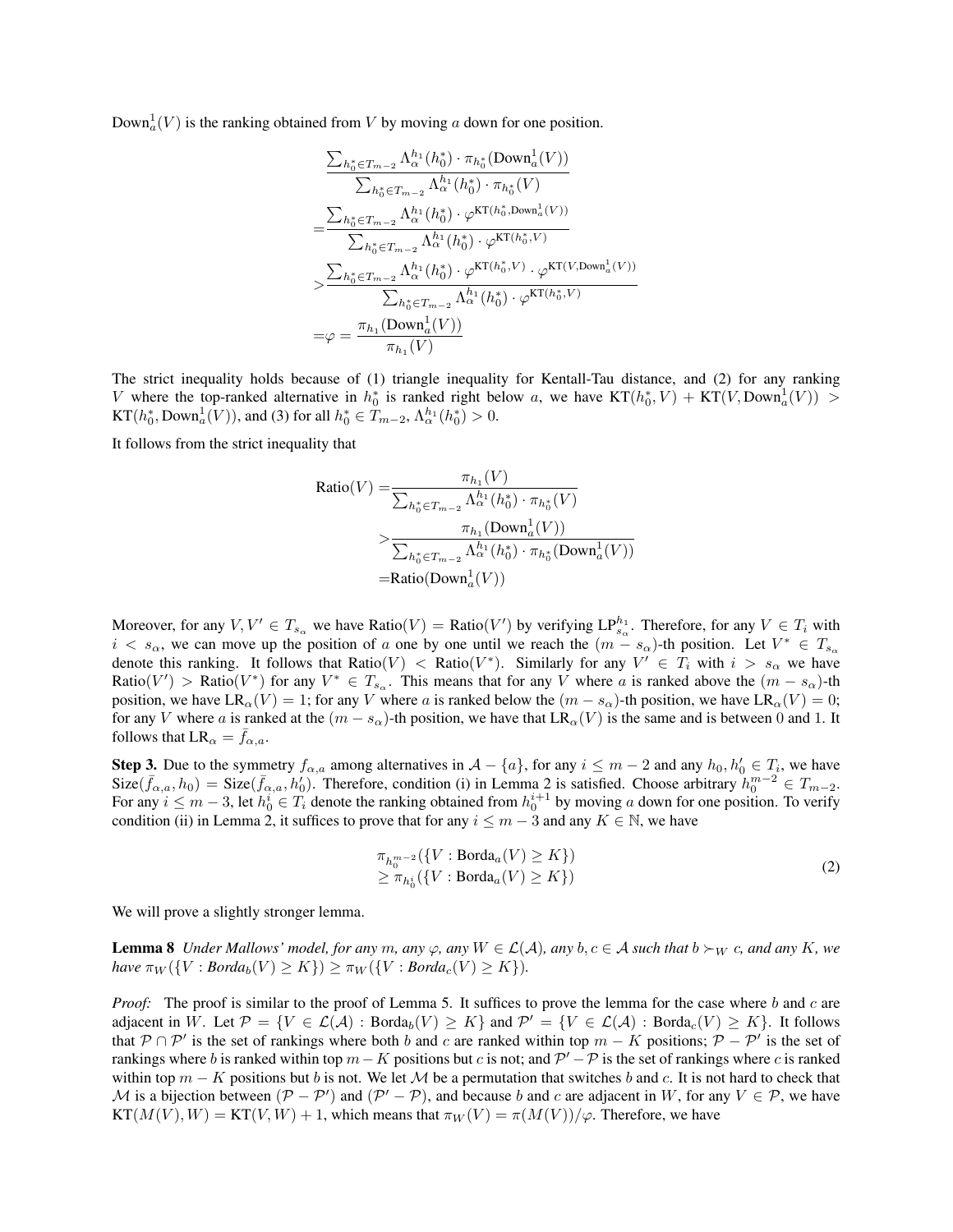$$
\pi_W(\{V : \text{Borda}_b(V) \ge K\}) - \pi_W(\{V : \text{Borda}_c(V) \ge K\})
$$
  
= $\pi_W(\mathcal{P}) - \pi_W(\mathcal{P}') = \pi_W(\mathcal{P} - \mathcal{P}') - \pi_W(\mathcal{P}' - \mathcal{P})$   
= $\pi_W(\mathcal{P} - \mathcal{P}') - \pi_W(M(\mathcal{P} - \mathcal{P}'))$   
= $(\frac{1}{\varphi} - 1)\pi_W(\mathcal{P} - \mathcal{P}') \ge 0$ 

This proves the lemma.  $\Box$ 

Let *W* be an arbitrary ranking and let  $M_i$  denote a permutation such that  $M_i(h_0^i) = W$ . We have  $\pi_{h_0^i}(\{V :$  $Borda_a(V) \ge K\}) = \pi_{M_i(h_0^i)}(\{V : Borda_{M_i(a)}(V) \ge K\})$ . We note that  $M_i(a)$  is the alternative that is ranked at the  $(m - i)$ -th position in W. Inequality (2) follows after applying Lemma 8. This means that condition (ii) in Lemma 2 is also satisfied. Therefore, by Lemma 2,  $f_{\alpha,a}$  is a level- $\alpha$  most powerful test for  $H_0$  vs.  $h_1$ . Since  $f_{\alpha,a}$  does not depend on  $h_1$ , it is a level- $\alpha$  UMP test for  $H_0$  vs.  $H_1$ .

**Lemma 6.** For any  $M_X$  and  $M_Y$ , suppose  $\Lambda_X$  is a least favorable distribution for composite vs. simple test  $(H_{0,X})$ vs.  $x_1$ ) under  $\mathcal{M}_X$ . Given  $y_1 \in \Theta_Y$ , let  $\Lambda^*$  be the distribution over  $H_{0,X} \times \Theta_Y$  where for all  $x \in H_{0,X}$ ,  $\Lambda^*(x, y_1) =$  $\Lambda_X(x)$ . Then  $\Lambda^*$  is a least favorable distribution for  $H_{0,X} \times \Theta_Y$  vs.  $(x_1, y_1)$  under  $\mathcal{M}_X \otimes \mathcal{M}_Y$ .

*Proof:* Let  $x_0^1, \ldots, x_0^K \in \Theta_X$  denote the support of  $\Lambda_X$ . The theorem is proved by applying Lemma 2. For any  $0 < \alpha < 1$  and any  $P = (P_X, P_Y) \in S_X \times S_Y$ , we have the following calculation. In this proof Ratio stands for Ratio<sub> $\Lambda^*$ ,( $x_1, y_1$ ) and LR<sub> $\alpha$ </sub> stands for LR<sub> $\alpha, \Lambda^*$ </sub>,( $x_1, y_1$ ).</sub>

Ratio
$$
(P_X, P_Y)
$$
 =  $\frac{\pi_{x_1, y_1}(P)}{\sum_{k=1}^K \Lambda^*(x_0^k, y_1) \pi_{(x_0^k, y_1)}(P)}$   
 =  $\frac{\pi_{x_1}(P_X) \cdot \pi_{y_1}(P_Y)}{\sum_{k=1}^K \Lambda^*(x_0^k, y_1) \pi_{x_0^k}(P_X) \cdot \pi_{y_1}(P_Y)}$   
 =  $\frac{\pi_{x_1}(P_X)}{\sum_{k=1}^K \Lambda(x_0^k) \pi_{x_0}^k(P_X)}$  = Ratio<sub>Λ,x\_1</sub> $(P_X)$ 

It follows that for any pair of samples  $(P_X, P_Y), (P'_X, P'_Y) \in S_X \times S_Y$ , Ratio $(P_X, P_Y) \geq$  Ratio $(P'_X, P'_Y)$  if and only if Ratio<sub> $\Lambda$ , $x(P_X) \ge$  Ratio $\Lambda$ , $x(P'_X)$ . This means that for any  $(P_X, P_Y)$ , LR $_{\alpha}(P_X, P_Y) = \text{LR}_{\alpha, \Lambda, x_1}(P_X)$ . Therefore,</sub> for any  $x_0 \in H_{0,X}$ , we have

$$
\begin{split}\n\text{Size}(\text{LR}_{\alpha}, (x_0, y_1)) \\
&= \sum_{(P_X, P_Y) \in \mathcal{S}_X \times \mathcal{S}_Y} \pi_{x_0}(P_X) \pi_{y_1}(P_Y) \text{LR}_{\alpha}(P_X, P_Y) \\
&= \sum_{(P_X, P_Y) \in \mathcal{S}_X \times \mathcal{S}_Y} \pi_{x_0}(P_X) \pi_{y_1}(P_Y) \text{LR}_{\alpha, \Lambda, x_1}(P_X) \\
&= \sum_{P_X \in \mathcal{S}_X} \pi_{x_0}(P_X) \text{LR}_{\alpha, \Lambda, x_1}(P_X) \\
&= \text{Size}(\text{LR}_{\alpha, \Lambda, x_1}, x_0)\n\end{split}
$$

Therefore, by Lemma 2, for any  $(x_0^*, y_1) \in \text{Spt}(\Lambda^*)$ , we have  $\text{Size}(\text{LR}_{\alpha_1}(x_0, y_1)) = \text{Size}(\text{LR}_{\alpha_1}\Lambda, x_1, x_0) = \alpha$  because  $x_0^* \in \text{Spt}(\Lambda)$ ; for any  $(x_0, y) \in H_{0,X} \times \Theta_Y$ , we have  $\text{Size}(\text{LR}_\alpha, (x_0, y)) = \text{Size}(\text{LR}_{\alpha,\Lambda,x_1}, x_0) \leq \alpha$ . This means that the two conditions in Lemma 2 are satisfies, which proves the theorem.  $\Box$ 

**Lemma 7.** For any model  $\mathcal{M}_X$  and any  $t \in \mathbb{N}$ , suppose  $\Lambda$  is a uniformly least favorable distribution for composite *vs.* simple test ( $H_0$  *vs.*  $h_1$ ) under  $M_X$ . Then  $Ext(\Lambda, h_1, t)$  is a uniformly least favorable distribution for  $Ext(H_0, h_1, t)$  $\nu s. \vec{h}_1$  *in*  $(\mathcal{M}_X)^t$ .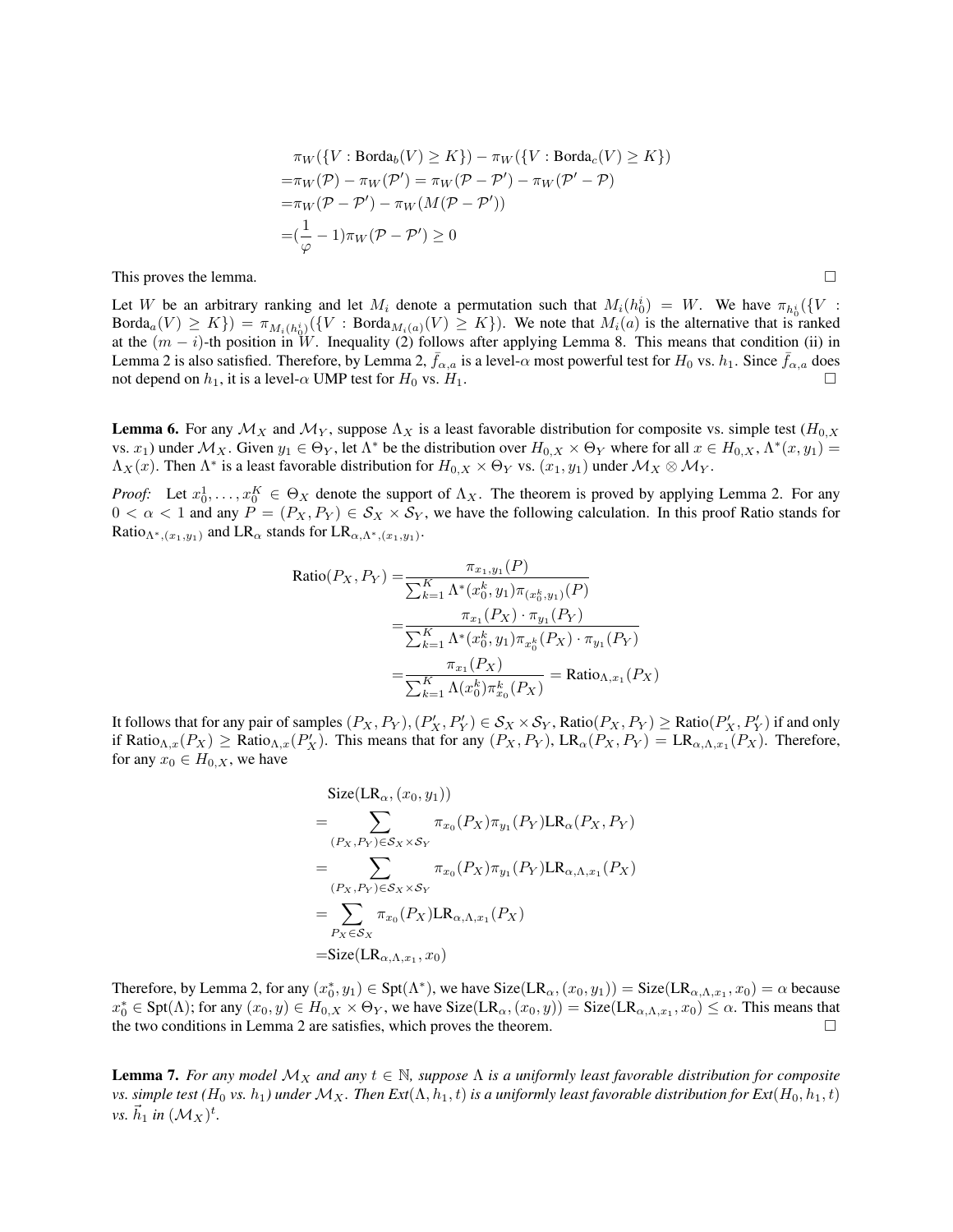*Proof:* Again the proof is done by applying Lemma 2. We first prove a claim that characterizes samples whose likelihood ratio is no more than a given threshold. To this end, it is convenient to use the inverse of the likelihood ratio. To simplify notation, in this proof we let  $\Lambda^* = \text{Ext}(\Lambda, h_1, t)$ , let  $H_0^* = \text{Ext}(H_0, h_1, t)$ , let  $\text{LR}_{\alpha} = \text{LR}_{\alpha, \Lambda^*, \vec{h}_1}$ ,  $Ratio = Ratio_{\Lambda^*, \vec{h}_1}.$ 

**Claim 1** For any 
$$
k_{\alpha}
$$
 and any  $\vec{x} \in S^t$ ,  $\sum_{j=1}^t Ratio_{\Lambda, h_1}^{-1}(x_j) = t \cdot Ratio^{-1}(\vec{x})$ .

*Proof:* we have Ratio<sup>-1</sup>(
$$
\vec{x}
$$
) =  $\frac{1}{t} \cdot \frac{\sum_{j=1}^{t} \sum_{h_0 \in H_0} \Lambda(h_0) \cdot \pi_{(h_0, [\vec{h}_1]_{-j})}(\vec{x})}{\pi_{\vec{h}_1}(\vec{x})}$   
\n=  $\frac{1}{t} \cdot \frac{\sum_{j=1}^{t} \sum_{h_0 \in H_0} \Lambda(h_0) \cdot \pi_{h_0}(x_j) \cdot \pi_{[\vec{h}_1]_{-j}}(x_j)}{\pi_{h_1}(x_j) \cdot \pi_{[\vec{h}_1]_{-j}}(x_j)}$   
\n=  $\frac{1}{t} \sum_{j=1}^{t} \text{Ratio}_{\Lambda, h_1}^{-1}(x_j)$ 

The next lemma proves the following: For any  $\vec{z} \in H_0^*$  and any  $j \le t$ , suppose the *j*-th component is not in Spt( $\Lambda$ )  $\cup$  $\{h_1\}$ . If we fix all components except *j*-th in  $\vec{z}$  and change the *j*-th component to  $h_0^* \in \text{Spt}(\Lambda)$ , then the size of  $LR_{\alpha}$ will increase. If we further change the *j*-th component to  $h_1$ , then the size of  $LR_\alpha$  will further increase.

**Lemma 9** For any  $0 \le \alpha \le 1$ , any  $j \le t$ , any  $\vec{z}_{-j} \in \Theta^{t-1}$ , any  $h_0 \in H_0$ , and any  $h_0^* \in Spt(\Lambda)$ , we have  $Size(LR_{\alpha}, (h_0, \vec{z}_{-j})) \leq Size(LR_{\alpha}, (h_0^*, \vec{z}_{-j})) \leq Size(LR_{\alpha}, (h_1, \vec{z}_{-j}))$ .

*Proof:* For any  $\vec{z}_{-j} \in \Theta^{n-1}$ , we have

$$
\text{Size}(\text{LR}_{\alpha}, (h_0, \vec{z}_{-j})) = \pi_{(h_0, \vec{z}_{-j})}(\{\vec{x} \in \mathcal{S}^t : \text{Ratio}(\vec{x}) > k_{\alpha}^*\})
$$

$$
+ \gamma_{\alpha}^* \pi_{(h_0, \vec{z}_{-j})}(\{\vec{x} \in \mathcal{S}^t : \text{Ratio}(\vec{x}) = k_{\alpha}^*\})
$$

For any  $\vec{x}$ , we let  $\text{Sum}(\vec{x}) = \sum_{l=1}^{t} \text{Ratio}_{\Lambda, h_1}^{-1}(x_l)$  and for any  $j \le t$ , we let  $\text{Sum}(\vec{x}_{-j}) = \sum_{l \ne j} \text{Ratio}_{\Lambda, h_1}^{-1}(x_l)$ . By Claim 1, we have

$$
\pi_{(h_0, \vec{z}_{-j})}\left(\{\vec{x} \in \mathcal{S}^t : \text{Ratio}(\vec{x}) > k_{\alpha}^*\}\right)
$$
\n
$$
= \pi_{(h_0, \vec{z}_{-j})}\left(\{\vec{x} \in \mathcal{S}^t : \text{Sum}(\vec{x}) < t / k_{\alpha}^*\}\right)
$$
\n
$$
= \pi_{(h_0, \vec{z}_{-j})}\left(\{\vec{x} \in \mathcal{S}^t : \text{Sum}(\vec{x}_{-j}) + \text{Ratio}_{\Lambda, h_1}^{-1}(x_j) < t / k_{\alpha}^*\}\right)
$$
\n
$$
= \int_0^{t / k_{\alpha}^*} \sum_{\vec{x}_{-j} \in \mathcal{S}^{t-1} : \text{Sum}(\vec{x}_{-j}) = p} \sum_{x_j : \text{Ratio}_{\Lambda, h_1}^{-1}(x_j) < t / k_{\alpha}^* - p} \pi_{(h_0, \vec{z}_{-j})}(\vec{x}) dp
$$
\n
$$
= \int_0^{t / k_{\alpha}^*} \pi_{\vec{z}_{-j}}\left(\{\vec{x}_{-j} \in \mathcal{S}^{t-1} : \text{Sum}(\vec{x}_{-j}) = p\}\right)
$$
\n
$$
\cdot \pi_{h_0}\left(\{x_j : \text{Ratio}_{\Lambda, h_1}^{-1}(x_j) < t / k_{\alpha}^* - p\}\right) dp
$$
\n
$$
= \int_0^{t / k_{\alpha}^*} Q(\vec{z}_{-j}, p) \cdot \pi_{h_0}\left(\{x_j : \text{Ratio}_{\Lambda, h_1}^{-1}(x_j) < t / k_{\alpha}^* - p\}\right) dp
$$

where  $Q(\vec{z}_{-j}, p) = \pi_{\vec{z}_{-j}}(\{\vec{x}_{-j} \in \mathcal{S}^{t-1} : \text{Sum}(\vec{x}_{-j}) = p\})$ . Given *p* and  $\gamma^*_{\alpha}$ , let  $\alpha'$  denote the size of the likelihood ratio test  $LR_{\alpha',\Lambda,h_1}$ , where the threshold  $k_{\alpha'}$  is  $1/(t/k^*_{\alpha}-p)$  and  $\gamma_{\alpha'}=\gamma^*_{\alpha}$ . We have

$$
\text{Size}(\text{LR}_{\alpha}, (h_0, \vec{z}_{-j})) = \int_0^{t/k_{\alpha}^*} Q(\vec{z}_{-j}, p) \cdot \text{Size}(\text{LR}_{\alpha', \Lambda, h_1}, h_0) dp \tag{3}
$$

We note that in Equation (3),  $\alpha'$  is a function of *t*, *p*,  $k^*_{\alpha}$ , and  $\gamma^*_{\alpha}$ . Because  $\Lambda$  is a uniformly least favorable distribution, it follows from Lemma 2 that for any  $h_0^* \in \text{Spt}(\Lambda)$  and any  $h_0 \in (H_0 - \text{Spt}(\Lambda))$ , we have

$$
\text{Size}(\text{LR}_{\alpha',\Lambda,h_1},h_0) \leq \alpha' \leq \text{Size}(\text{LR}_{\alpha',\Lambda,h_1},h_0^*)
$$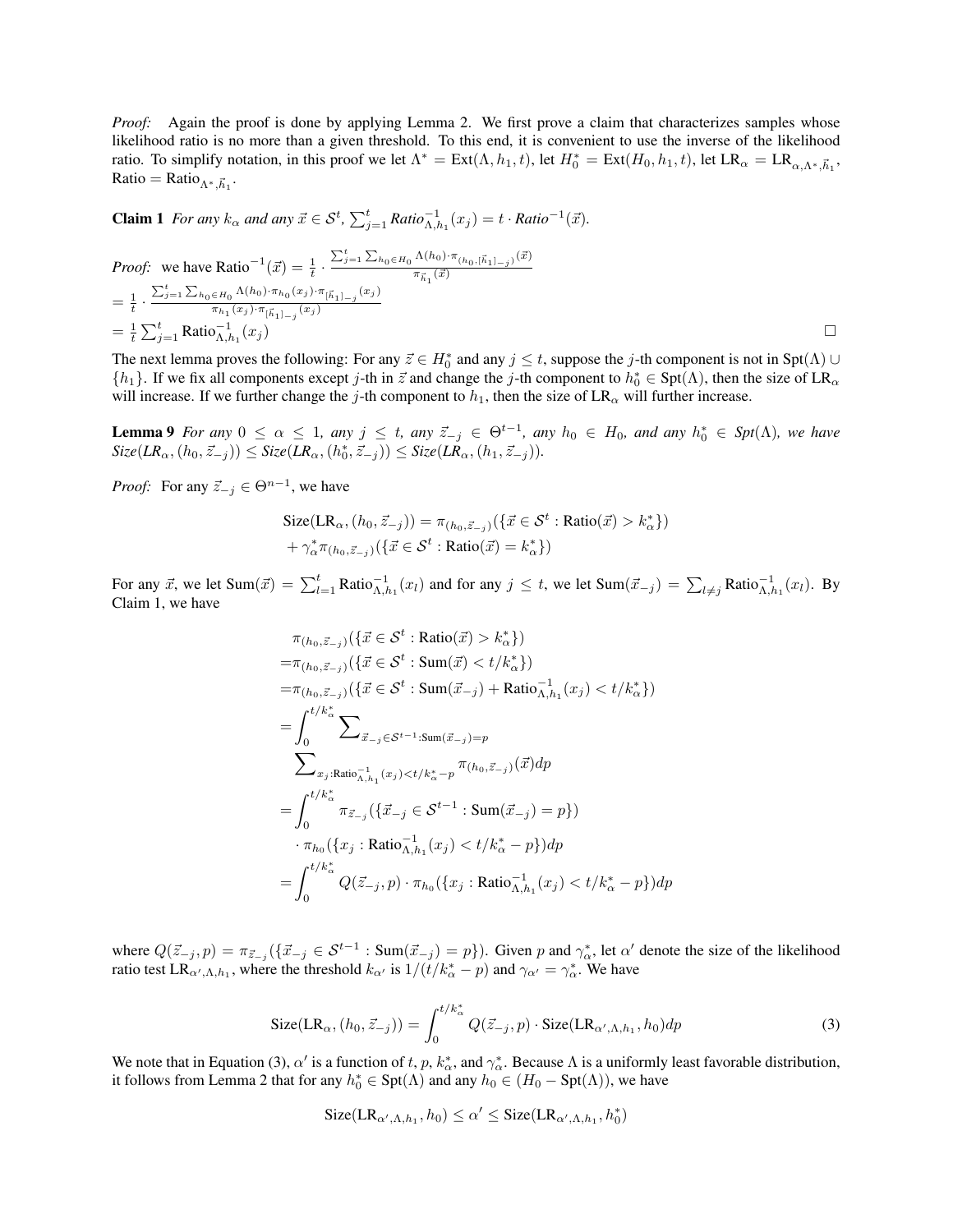Then by Equation (3), for any  $h_0 \in (H_0 - Spt(\Lambda))$  and any  $h_0^* \in Spt(\Lambda)$ , we have

$$
\begin{aligned}\n\text{Size}(\text{LR}_{\alpha}, (h_0, \vec{z}_{-j})) \\
&= \int_0^{t/k_{\alpha}^*} Q(\vec{z}_{-j}, p) \cdot \text{Size}(\text{LR}_{\alpha', \Lambda, h_1}, h_0) dp \\
&\leq \int_0^{t/k_{\alpha}^*} Q(\vec{z}_{-j}, p) \cdot \text{Size}(\text{LR}_{\alpha', \Lambda, h_1}, h_0^*) dp \\
&= \text{Size}(\text{LR}_{\alpha}, (h_0^*, \vec{z}_{-j}))\n\end{aligned}
$$

To prove the last inequality in the lemma, we prove a claim that holds for any least favorable distribution and the corresponding likelihood ratio test. The Size( $\cdot$ ) function in the claim is extended to  $h_1 \in H_1$  in the natural way.

Claim 2 *For any model, any composite vs. simple test* ( $H_0$  *vs.*  $h_1$ ), suppose  $\Lambda$  *is a level-* $\eta$  *least favorable distribution. Then we have Size*(*LR*<sub> $\eta$ </sub>,  $h_1$ )  $\geq \eta =$  *Size*(*LR*<sub> $\eta$ </sub>,  $h_0^{\Lambda}$ ).<sup>4</sup>

*Proof:* For the sake of contradiction suppose this is not true, that is, for any  $h_0^* \in \text{Spt}(\Lambda)$  we have  $\text{Size}(\text{LR}_\eta, h_1)$  <  $\eta = \text{Size}(\text{LR}_{\eta}, h_0^*)$ . It follows that  $k_{\eta} \leq 1$ , otherwise we have

$$
\begin{split} &\text{Size}(\text{LR}_{\eta}, h_1) \\ & = \sum_{P \in \mathcal{S}: \text{Ratio}(P) > k_{\eta}} \pi_{h_1}(P) + \gamma_{\eta} \sum_{P \in \mathcal{S}: \text{Ratio}(P) = k_{\eta}} \pi_{h_1}(P) \\ & \geq \sum_{P \in \mathcal{S}: \text{Ratio}(P) > k_{\eta}} \pi_{\Lambda}(P) \cdot k_{\eta} + \gamma_{\eta} \sum_{P \in \mathcal{S}: \text{Ratio}(P) = k_{\eta}} \pi_{\Lambda}(P) \cdot k_{\eta} \\ & > \sum_{P \in \mathcal{S}: \text{Ratio}(P) > k_{\eta}} \pi_{\Lambda}(P) + \gamma_{\eta} \sum_{P \in \mathcal{S}: \text{Ratio}(P) = k_{\eta}} \pi_{\Lambda}(P) = \eta, \end{split}
$$

which is a contradiction. Therefore, we have

1  
\n
$$
= \text{Size}(\text{LR}_{\eta}, h_1) + \sum_{P \in \mathcal{S}: \text{Ratio}(P) < k_{\eta}} \pi_{h_1}(P)
$$
\n
$$
+ (1 - \gamma_{\eta}) \sum_{P \in \mathcal{S}: \text{Ratio}(P) = k_{\eta}} \pi_{h_1}(P)
$$
\n
$$
< \eta + \sum_{P \in \mathcal{S}: \text{Ratio}(P) < k_{\eta}} \pi_{\Lambda}(P) \cdot k_{\eta}
$$
\n
$$
+ (1 - \gamma_{\eta}) \sum_{P \in \mathcal{S}: \text{Ratio}(P) = k_{\eta}} \pi_{\Lambda}(P) \cdot k_{\eta}
$$
\n
$$
\leq \eta + k_{\eta} (1 - \text{Size}(\text{LR}_{\eta}, h_0^{\Lambda})) \leq 1,
$$

which is a contradiction.

Applying Claim 2 to  $LR_{\alpha',\Lambda,h_1}$ , we have

$$
\begin{aligned}\n\text{Size}(\text{LR}_{\alpha}, (h_0^*, \vec{z}_{-j})) \\
&= \int_0^{t/k_{\alpha}^*} Q(\vec{z}_{-j}, p) \cdot \text{Size}(\text{LR}_{\alpha', \Lambda, h_1}, h_0^*) dp \\
&\leq \int_0^{t/k_{\alpha}^*} Q(\vec{z}_{-j}, p) \cdot \text{Size}(\text{LR}_{\alpha', \Lambda, h_1}, h_1) dp \\
&= \text{Size}(\text{LR}_{\alpha}, (h_1, \vec{z}_{-j}))\n\end{aligned}
$$

<sup>&</sup>lt;sup>4</sup>We recall that  $h_0^{\Lambda}$  is the combined  $H_0$  by  $\Lambda$ .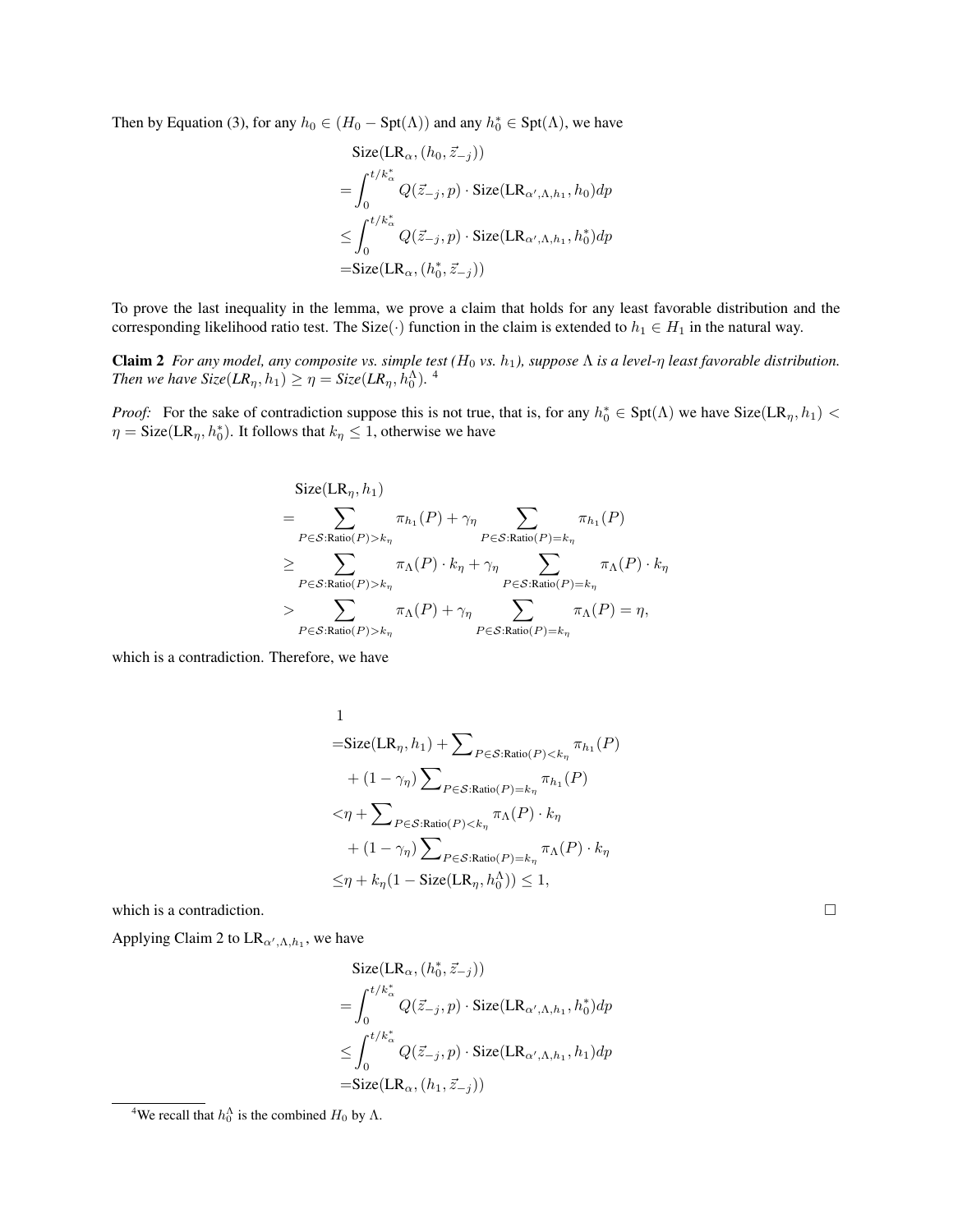This finishes the proof of Lemma 9.  $\Box$ 

It follows from Lemma 9 that for any  $j \le t$  and any  $h_0^* \in \text{Spt}(\Lambda)$ , we have that  $\text{Size}(\text{LR}_\alpha, (h_0^*, [\vec{h}_1]_{-j}))$  is the same. Due to symmetry, for any  $\vec{h}_0^* \in H_0^*$ , Size(LR<sub> $\alpha$ </sub>,  $h_0^*$ ) is the same and is therefore equivalent to  $\alpha$ . This verifies condition (i) in Lemma 2.

Condition (ii) in Lemma 2 is verified by recursively applying Lemma 9. Given any  $\vec{h}_0 \in H_0^* - \text{Spt}(\Lambda^*)$ , there must exist  $j \le t$  such that  $[\vec{h}_0]_j \ne h_1$ . We then change  $[\vec{h}_0]_j$  to an arbitrary  $h_0^* \in \text{Spt}(\Lambda)$ , then change the other components of  $\vec{h}_0$  to  $h_1$  one by one. Each time we make the change the size of LR<sub> $\alpha$ </sub> does not decrease according to Lemma 9. At the end of the process we obtain  $(h_0^*, [\vec{h}_1]_j) \in \text{Spt}(\Lambda^*)$ , at which the size of LR<sub> $\alpha$ </sub> is  $\alpha$ . The theorem follows after applying Lemma 2.  $\Box$ 

We now define a test  $f_{\alpha,a}$  for  $H_0 = (L(A) - H_1)$  vs.  $H_1 = L_{a \succ \text{others}}$  and prove that if a UMP test exists, then  $\bar{f}_{\alpha,a}$ must also be a UMP test. For any  $V \in \mathcal{L}(\mathcal{A})$  and any alternative  $a \in \mathcal{A}$ , we let Borda<sub>a</sub>(*V*) denote the Borda score of *a* in *V*. That is, Borda<sub>*a*</sub>(*V*) is the number of alternatives that are ranked below *a* in *V*. For any  $V \in \mathcal{L}(\mathcal{A})$ , we let  $\sqrt{2}$ 1 if  $\text{Borda}_a(V) > K_\alpha$ 

 $\bar{f}_{\alpha,a}(V) =$  $\frac{1}{2}$  $\mathbf{I}$ 0 if  $\text{Borda}_a(V) < K_\alpha$  $\Gamma_{\alpha}$  if  $\text{Borda}_{a}(V) = K_{\alpha}$ *,* where  $K_{\alpha}$  and  $\Gamma_{\alpha}$  are chosen so that the size of  $\bar{f}_{\alpha,a}$  is  $\alpha$ . In other words,

 $\bar{f}_{\alpha,a}$  calculates the Borda score of *a* in the input profile, and if it is larger than a threshold  $K_\alpha$  then  $H_0$  is rejected. It is not hard to see that  $\bar{f}_{\alpha,a}$  equals to  $f_{\alpha',a}$  with a possibly different level  $\alpha'$  (defined in Theorem 3).

**Lemma 10** If there exists a level- $\alpha$  UMP test for  $H_0 = (L(\mathcal{A}) - H_1)$  vs.  $H_1 = L_{a \succ others}$ , then  $\bar{f}_{\alpha,a}$  is also a level- $\alpha$ *UMP test.*

*Proof:* Let  $f_\alpha$  denote a level- $\alpha$  UMP test. For any permutation *M* over  $\mathcal{A} - \{a\}$ , we let  $M(f_\alpha)$  denote the test such that for any  $V \in \mathcal{L}(\mathcal{A}), M(f_\alpha)(V) = f_\alpha(M(V))$ . Because the Kendall-Tau distance is invariant to permutations, we have that for any  $h_0 \in H_0$ ,  $Size(f_\alpha, h_0) = Size(M(f_\alpha), M(h_0))$ , and for any  $h_1 \in H_1$ , Power $(f_\alpha, h_1) =$ Power( $M(f_\alpha), M(h_1)$ ). Therefore Size( $M(f_\alpha)$ ) =  $\alpha$ . Also because the multi-set of  $\{\text{Power}(f_\alpha, h_1) : h_1 \in H_1\}$ is the same as the multi-set  $\{Power(M(f_\alpha), h_1) : h_1 \in H_1\}$ , for all  $h_1 \in H_1$ , we must have Power $(f_\alpha, h_1) =$ Power $(M(f_\alpha), h_1)$ , otherwise there exists  $h_1 \in H_1$  such that Power $(f_\alpha, h_1)$  < Power $(M(f_\alpha), h_1)$ , which contradicts the assumption that  $f_\alpha$  is UMP.

It follows that for any permutation *M* over  $A - \{a\}$ ,  $M(f_\alpha)$  is also UMP. Therefore,  $\bar{f}_\alpha = \frac{1}{(m-1)!} \sum_M M(f_\alpha)$  is also UMP. We note that for any *V*, *V'* where *a* has the same Borda score, there exists a permutation *M* over  $A - \{a\}$  so that  $M(V) = V'$ . This means that  $\bar{f}_{\alpha}(V) = \bar{f}_{\alpha}(V')$ .

We now prove that  $\bar{f}_{\alpha}$  must be  $\bar{f}_{\alpha,a}$  as in the statement of the Lemma. More precisely, we will prove that for any *V*, *V'* such that  $Borda_a(V) > Borda_a(V')$ , if  $\bar{f}_\alpha(V') > 0$  then  $\bar{f}_\alpha(V) = 1$ . Suppose for the sake of contradiction that this is not true, and there exist *V*, *V'* such that  $s_1 = \text{Borda}_a(V) > \text{Borda}_a(V') = s_2$ ,  $\bar{f}_\alpha(V') > 0$ , and  $\bar{f}_\alpha(V) < 1$ . For any  $s \leq m - 1$ , we let  $T_s$  denote the set of rankings where the Borda score of *a* is *s*. That is,  $T_s = \{V \in \mathcal{L}(\mathcal{A}) :$ Borda<sub>a</sub>( $V$ ) = *s*}. We will prove that for any  $s_1 > s_2$ ,  $T_{s_1}$  as a whole is more "cost effective" than  $T_{s_2}$  as a whole for any  $h_0 \in H_0$  against any  $h_1 \in H_1$ . More precisely, we will prove that  $Ratio_{h_0,h_1}(T_{s_1}) > Ratio_{h_0,h_1}(T_{s_2})$ .

For any  $s \le m - 2$  and any  $h_0 \in T_s$ , let  $h_1$  denote the ranking in  $T_{m-1} = H_1$  that is obtained from  $\theta$  by raising  $a$  to the top position. For any  $V_{s_1} \in T_{s_1}$ , we let  $\text{Down}_a^{s_1 - s_2}(V_{s_1}) \in T_{s_2}$  denote the ranking that is obtained from  $V_{s_1}$  by